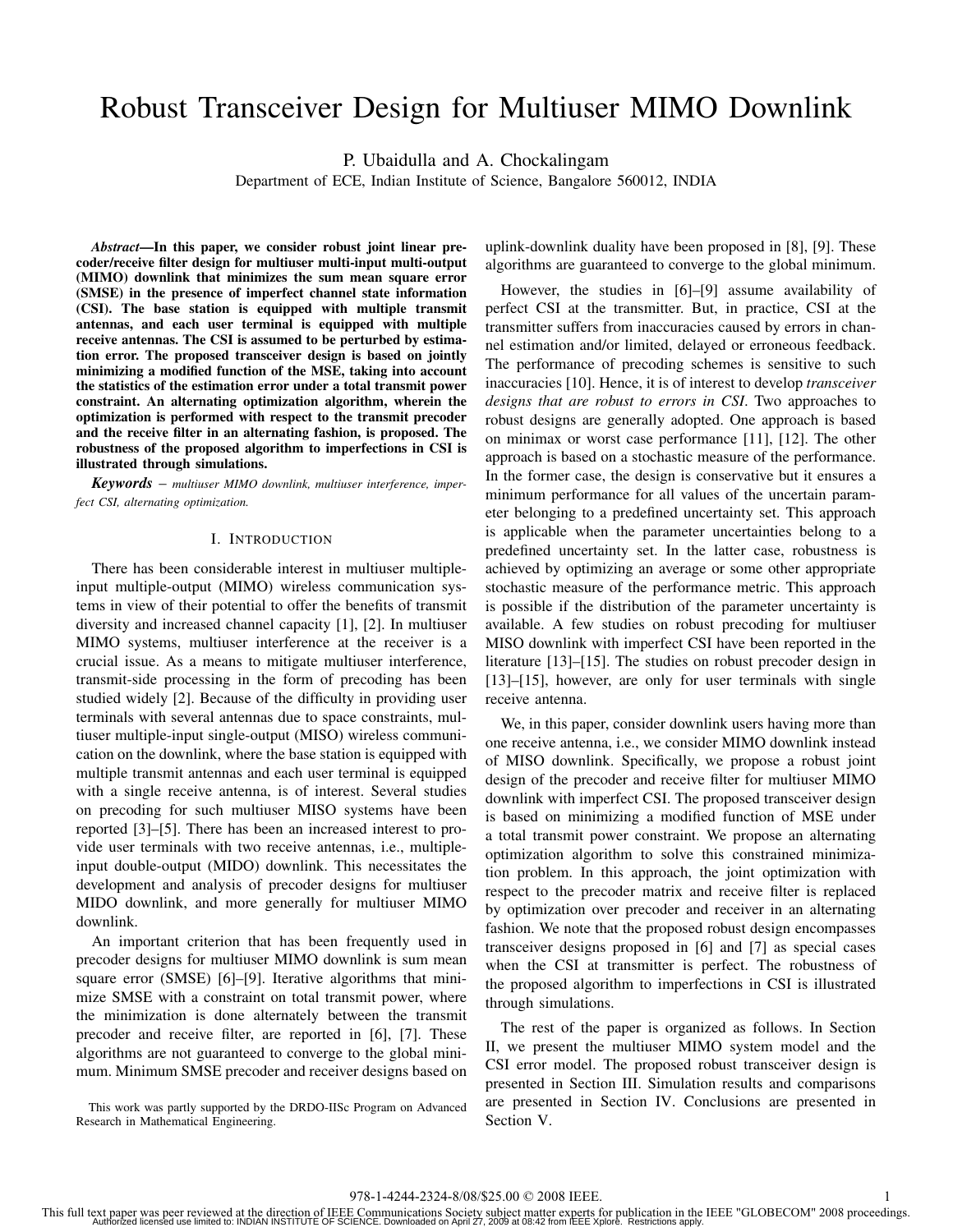### II. SYSTEM MODEL

We consider a multiuser MIMO downlink, where a base station (BS) communicates with  $M$  users on the downlink. The BS employs  $N_t$  transmit antennas and the  $k$ th user is equipped with  $N_{r_k}$  receive antennas,  $1 \leq k \leq M$ . Let  $\mathbf{u}_k$ denote<sup>1</sup> the  $L_k \times 1$  data symbol vector for the kth user, where  $L_k$ ,  $k = 1, 2, \dots, M$ , is the number of data streams for the kth user. Stacking the data vectors for all the users, we get the global data vector  $\mathbf{u} = [\mathbf{u}_1^T, \cdots, \mathbf{u}_M^T]^T$ . Let  $\mathbf{B}_k \in \mathcal{C}^{N_t \times L_k}$ <br>represent the precoding matrix for the *k*th user. The global giobal data vector  $\mathbf{u} = [\mathbf{u}_1, \dots, \mathbf{u}_M]$ . Exterministed by the kth user. The global precoding matrix  $\mathbf{B} = [\mathbf{B}_1, \mathbf{B}_2, \cdots, \mathbf{B}_M]$ . The transmit vector is given by

$$
\mathbf{x} = \mathbf{B}\mathbf{u}.\tag{1}
$$

The kth component of the transmit vector **x** is transmitted from the kth transmit antenna. The overall channel matrix is

$$
\mathbf{H} = [\mathbf{H}_1^T \quad \mathbf{H}_2^T \cdots \mathbf{H}_M^T]^T, \tag{2}
$$

where  $H_k$  is the  $N_{r_k} \times N_t$  channel matrix of the kth user. The entries of the channel matrices are assumed to be zeromean, unit-variance complex Gaussian random variables. The received signal vectors are given by

$$
\mathbf{y}_k = \mathbf{H}_k \mathbf{B} \mathbf{u} + \mathbf{n}_k, \quad 1 \le k \le M. \tag{3}
$$

The users estimate the data vector meant for them as

$$
\begin{array}{rcl}\n\widehat{\mathbf{u}}_k & = & \mathbf{C}_k \mathbf{y}_k = & \mathbf{C}_k \mathbf{H}_k \mathbf{B} \mathbf{u} + \mathbf{C}_k \mathbf{n}_k \\
& = & \mathbf{C}_k \mathbf{H}_k \Big( \sum_{j=1}^M \mathbf{B}_j \mathbf{u}_j \Big) + \mathbf{C}_k \mathbf{n}_k, \ \ 1 \leq k \leq M, \ \ (4)\n\end{array}
$$

where  $n_k$  is the noise vector at the kth user,  $C_k$  is the  $L_k \times N_{r_k}$  dimensional receive filter of the kth user. Stacking the estimated vectors of all users, the global estimate can be written as

$$
\widehat{\mathbf{u}} = \mathbf{C} \mathbf{H} \mathbf{B} \mathbf{u} + \mathbf{C} \mathbf{n}, \tag{5}
$$

where **C** is a block diagonal matrix with  $C_k$ ,  $1 \leq k \leq M$ on the diagonal, and  $\mathbf{n} = [\mathbf{n}_1^T, \cdots, \mathbf{n}_M^T]^T$ . The global receiver or poperty  $\mathbf{C}$  has block diagonal structure as the receivers are pop- $M_M$  and  $H = [\mathbf{n}_1, \dots, \mathbf{n}_M]$ . The global letter<br>matrix **C** has block diagonal structure as the receivers are noncooperative. The MSE between the symbol vector  $\mathbf{u}_k$  and the estimate  $\hat{\mathbf{u}}_k$  at the *k*th user is given by

$$
\epsilon_k = \mathbb{E}\{\|\widehat{\mathbf{u}}_k - \mathbf{u}_k\|^2\}, \ 1 \le k \le M,\tag{6}
$$

and the sum-MSE (SMSE) is given by

$$
\text{smse} = \mathbb{E}\{\|\widehat{\mathbf{u}} - \mathbf{u}\|^2\} = \sum_{k=1}^M \epsilon_k, \tag{7}
$$

where  $\mathbb{E}\{\cdot\}$  denotes the expectation operator.

## *A. CSI Error Model*

The transceiver design in this paper is based on a statistical model for the error in CSI at the transmitter. In this model, the true channel matrix of the kth user  $\mathbf{H}_k$  is represented as

$$
\mathbf{H}_k = \mathbf{H}_k + \mathbf{E}_k, \quad 1 \le k \le M,\tag{8}
$$

where  $H_k$  is the estimated channel matrix of the kth user and  $\mathbf{E}_k$  is the estimation error matrix. The error matrix  $\mathbf{E}_k$ is assumed to be Gaussian distributed with zero mean and  $\mathbb{E}\{\mathbf{E}_k\mathbf{E}_k^H\} = \sigma_{\mathbf{E}}^2\mathbf{I}_{N_{r_k}N_{r_k}}$ . The overall channel matrix can be written as written as

$$
\mathbf{H} = \hat{\mathbf{H}} + \mathbf{E}, \tag{9}
$$

where  $\hat{\mathbf{H}} = [\hat{\mathbf{H}}_1^T \quad \hat{\mathbf{H}}_2^T \cdots \hat{\mathbf{H}}_M^T]^T$ , and  $\mathbf{E} = [\mathbf{F}_1^T \quad \mathbf{F}_2^T \cdots \mathbf{F}_M^T]^T$ .  $[\mathbf{E}_1^T \quad \mathbf{E}_2^T \cdots \mathbf{E}_M^T]^T$ . This statistical model is suitable<br>for systems with unlink-downlink reciprocity for systems with uplink-downlink reciprocity.

# III. PROPOSED ROBUST TRANSCEIVER DESIGN

When the transmitter has perfect knowledge of CSI, the problem of designing the transmit precoder **B** and receive filter **C** which minimizes the SMSE under a transmit power constraint can be written as

$$
\min_{\mathbf{B},\mathbf{C}}\qquad \text{smse} \tag{10}
$$

subject to 
$$
\text{Tr}(\mathbf{B}\mathbf{B}^H) \leq P_T,
$$

where  $P_T$  is the maximum allowed transmit power, and  $Tr(\cdot)$ is the trace operator. Using  $(4)$ , the MSE of the kth user given in (6) can be written as

$$
\epsilon_k = \mathbb{E}\{\|\widehat{\mathbf{u}}_k - \mathbf{u}_k\|^2\}
$$
  
\n
$$
= \text{Tr}\Big(\mathbb{E}\{(\widehat{\mathbf{u}}_k - \mathbf{u}_k)(\widehat{\mathbf{u}}_k - \mathbf{u}_k)^H\}\Big)
$$
  
\n
$$
= \text{Tr}\Big(\mathbf{C}_k \mathbf{H}_k \Big(\sum_{j=1}^M \mathbf{B}_j \mathbf{B}_j^H\Big) \mathbf{H}_k \mathbf{C}_k^H\Big)
$$
  
\n
$$
-\text{Tr}\Big(2\Re\big(\mathbf{C}_k \mathbf{H}_k \mathbf{B}_k\big) + \mathbf{I} + \mathbf{C}_k \mathbf{R}_{\mathbf{n}_k} \mathbf{C}_k^H\Big), (11)
$$

where  $\mathbf{R}_{\mathbf{n}_k} = \mathbb{E}\{\mathbf{n}_k \mathbf{n}_k^H\}$ . Different algorithms for solving the problem in (10) with perfect CSI have been reported the problem in (10) with perfect CSI have been reported in the literature. Optimization based on alternating design of precoding and receive filter matrices is reported in [7]. This algorithm is not guaranteed to converge the global optimum. Algorithms based on uplink-downlink duality reported in [9] and [8] converge to the global optimum. But when the CSI at the transmitter is imperfect, the use of precoders and receive filters designed based on these algorithms that assume perfect CSI results in performance degradation.

#### *A. Robust Design with imperfect CSI*

In order to incorporate the CSI imperfections in the transceiver design to make it robust, we consider an appropriately modified objective function for minimization. If the error in CSI is bounded, then the worst-case SMSE can be taken as the new objective function. But when the error in CSI is modeled as stochastic, as in II-A, it is appropriate to

<sup>&</sup>lt;sup>1</sup>Vectors are denoted by boldface lowercase letters, and matrices are denoted by boldface uppercase letters.  $[.]^T, [.]^H,$  and  $[.]^{\dagger}$ , denote transpose, Hermitian, and pseudo-inverse operations, respectively.  $[\mathbf{A}]_{ij}$  denotes the element on the ith row and jth column of the matrix  $A$ . vec(.) operator stacks the columns of the input matrix into one column-vector.

This full text paper was peer reviewed at the direction of IEEE Communications Society subject matter experts for publication in the IEEE "GLOBECOM" 2008 proceedings.<br>Authorized licensed use limited to: INDIAN INSTITUTE OF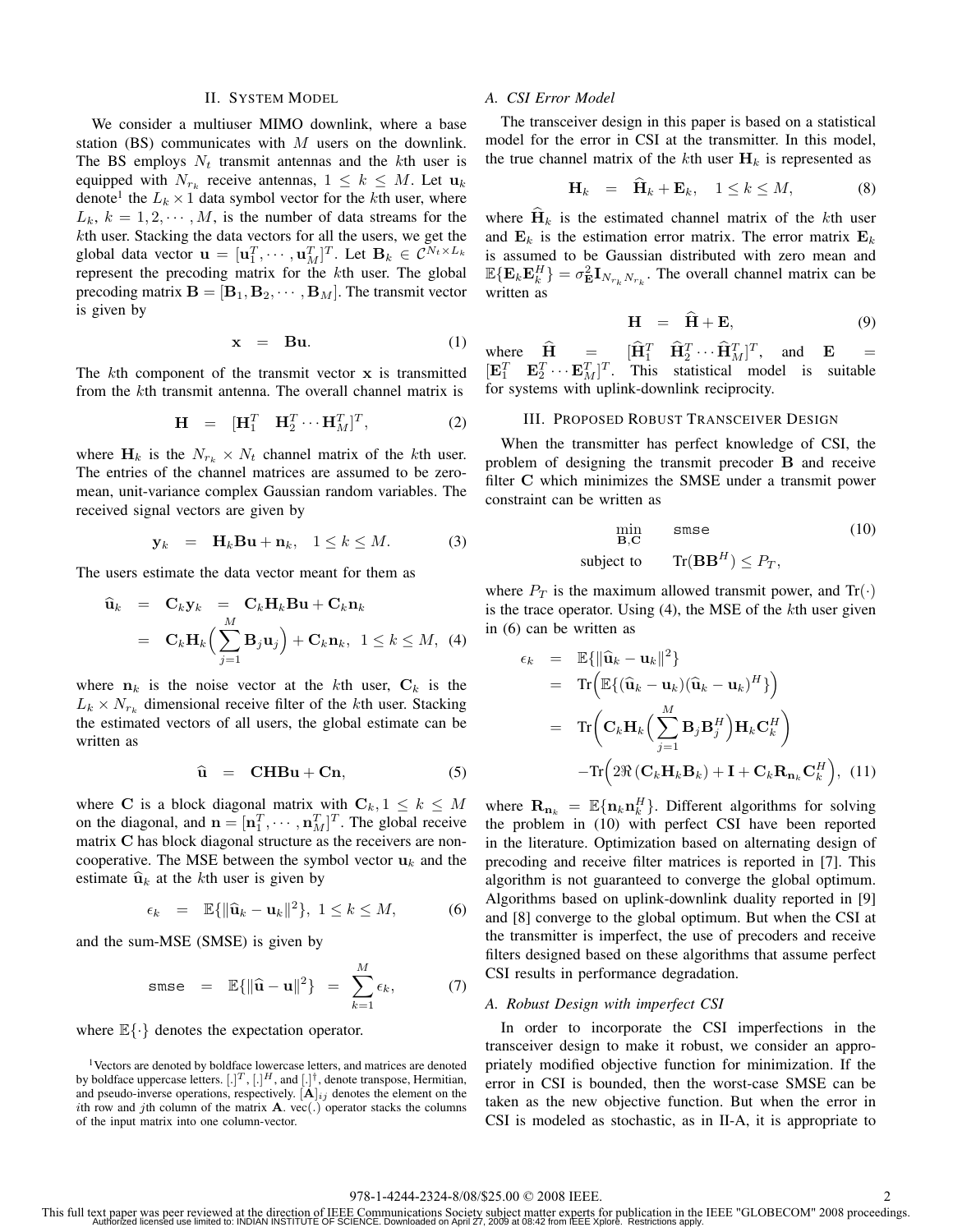consider the SMSE averaged over the CSI error as the objective function. Following this approach, the robust transceiver design problem can be written as

$$
\min_{\mathbf{B}, \mathbf{C}} \qquad \mathbb{E}_{\mathbf{E}} \{ \mathbf{smse}(\mathbf{B}, \mathbf{C}, \mathbf{E}) \}
$$
\nsubject to 
$$
\text{Tr}(\mathbf{B}\mathbf{B}^{H}) \leq P_{T}.
$$
\n(12)

Substituting  $H = \hat{H} + E$  in (5), the SMSE can be written as

$$
\begin{aligned}\n\text{smse}(\mathbf{B}, \mathbf{C}, \mathbf{E}) &= \mathbb{E}\{\|\hat{\mathbf{u}} - \mathbf{u}\|^2\} \\
&= \text{Tr}\left((\mathbf{C}\mathbf{H}\mathbf{B} - \mathbf{I})(\mathbf{C}\mathbf{H}\mathbf{B} - \mathbf{I})^H + \text{Tr}\left(\mathbf{C}\mathbf{R}_n\mathbf{C}^H\right)\right) \\
&= \text{Tr}\left(\left(\mathbf{C}\left(\hat{\mathbf{H}} + \mathbf{E}\right)\mathbf{B} - \mathbf{I}\right)\left(\mathbf{C}\left(\hat{\mathbf{H}} + \mathbf{E}\right)\mathbf{B} - \mathbf{I}\right)^H\right) \\
&\quad + \text{Tr}\left(\mathbf{C}\mathbf{R}_n\mathbf{C}^H\right),\n\end{aligned} \tag{13}
$$

where  $\mathbf{R}_{\mathbf{n}} = \mathbb{E}\{\mathbf{n}\mathbf{n}^H\}.$ 

Let  $D = I \otimes (CH)$ ,  $D = I \otimes (CE)$ ,  $b = vec(B)$ , and  $f = vec(I)$ . The SMSE can be written in terms of b the  $f = vec(I)$ . The SMSE can be written in terms of **b**, the vectorized form of **B**, as

smse(b, C, 
$$
\sigma_{\mathbf{E}}^2
$$
) =  $((\hat{\mathbf{D}} + \tilde{\mathbf{D}})\mathbf{b} - \mathbf{f})^H ((\hat{\mathbf{D}} + \tilde{\mathbf{D}})\mathbf{b} - \mathbf{f})$   
+Tr(CR<sub>n</sub>C<sup>H</sup>). (14)

Defining  $\mu(\mathbf{B}, \mathbf{C}) \stackrel{\triangle}{=} \mathbb{E}_{\mathbf{E}} \{ \text{smse}(\mathbf{B}, \mathbf{C}, \mathbf{E}) \}$  as the new objective function, we have tive function, we have

$$
\mu(\mathbf{b}, \mathbf{C}) = \mathbb{E}_{\mathbf{E}} \{ \text{smse}(\mathbf{B}, \mathbf{C}, \mathbf{E}) \}
$$
  
\n
$$
= \mathbb{E}_{\mathbf{E}} \left\{ \left( \left( \hat{\mathbf{D}} + \tilde{\mathbf{D}} \right) \mathbf{b} - \mathbf{f} \right)^H \left( \left( \hat{\mathbf{D}} + \tilde{\mathbf{D}} \right) \mathbf{b} - \mathbf{f} \right) \right\}
$$
  
\n
$$
+ \text{Tr}(\mathbf{C} \mathbf{R}_{\mathbf{n}} \mathbf{C}^H)
$$
  
\n
$$
= ||\mathbf{D}\mathbf{b} - \mathbf{f}||^2 + \sigma_{\mathbf{E}}^2 \text{Tr}(\mathbf{C} \mathbf{C}^H) ||\mathbf{b}||^2
$$
  
\n
$$
+ \text{Tr}(\mathbf{C} \mathbf{R}_{\mathbf{n}} \mathbf{C}^H).
$$
 (15)

The robust transceiver design problem can now be written as

$$
\min_{\mathbf{b}, \mathbf{C}} \qquad \mu(\mathbf{b}, \mathbf{C}) \tag{16}
$$

subject to 
$$
\|\mathbf{b}\|^2 \leq P_T.
$$

We solve this problem by minimizing the objective function over **b** and **C** in an alternating manner. When perfect CSI is available, the precoder and receive filter computed by our proposed design and those presented in [6], [7] will be identical. The following subsections describe our proposed design of robust precoder **b**, receive filter **C**, and the alternating optimization algorithm.

*1) Robust Receiver Design:* In this subsection, we consider the design of a robust receive filter that minimizes  $\mu$  for a given precoder **B**. Towards this end, we represent  $\mu$  as the sum of MSEs of individual receivers averaged over the CSI error. Substituting the CSI error, (11) can be written as

$$
\epsilon_{k} = \text{Tr}\left(\mathbf{C}_{k}\left(\widehat{\mathbf{H}}_{k} + \mathbf{E}_{k}\right)\mathbf{B}\mathbf{B}^{H}\left(\widehat{\mathbf{H}}_{k} + \mathbf{E}_{k}\right)^{H}\mathbf{C}_{k}^{H}\right) + \text{Tr}\left(-2\Re(\mathbf{C}_{k}\mathbf{H}_{k}\mathbf{B}_{k}) + \mathbf{I} + \mathbf{C}_{k}\mathbf{R}_{\mathbf{n}_{k}}\mathbf{C}_{k}^{H}\right), 1 \leq k \leq M. (17)
$$

Averaging  $\epsilon_k$  over the CSI error, we have

$$
\widetilde{\epsilon}_{k} \stackrel{\triangle}{=} \mathbb{E}_{\mathbf{E}_{k}} \{\epsilon_{k}\}\n= \text{Tr} \left( \mathbf{C}_{k} \widehat{\mathbf{H}}_{k} \mathbf{B} \mathbf{B}^{H} \widehat{\mathbf{H}}_{k}^{H} \mathbf{C}_{k}^{H} - 2 \Re(\mathbf{C}_{k} \widehat{\mathbf{H}}_{k} \mathbf{B}_{k}) + \mathbf{I} \right)\n+ \sigma_{\mathbf{E}}^{2} \text{Tr} \left( \mathbf{B} \mathbf{B}^{H} \text{Tr} \left( \mathbf{C}_{k} \mathbf{C}_{k}^{H} \right) + \mathbf{C}_{k} \mathbf{R}_{\mathbf{n}k} \mathbf{C}_{k}^{H} \right). \quad (18)
$$

From (15) and (18)

$$
\mu(\mathbf{B}, \mathbf{C}) = \sum_{k=1}^{M} \widetilde{\epsilon}_{k}.
$$
 (19)

The objective function  $\mu(\mathbf{B}, \mathbf{C})$  is convex in **B** for a fixed value of **C** and vice versa, but is not jointly convex in **B** and **C**. For a given **B**, we can find the optimal receiver  $\mathbf{C}_k^{\mathbf{B}}$  for the kth user by finding the stationary point of  $\mu(\mathbf{B}, \mathbf{C})$  with respect to  $\mathbf{C}_k$ . Differentiating  $\mu(\mathbf{B}, \mathbf{C})$  with respect to  $\mathbf{C}_k$  and equating the result to zero, we have

$$
\mathbf{B}_{k}^{H}\mathbf{H}_{k}^{H} = \mathbf{C}_{k}^{\mathbf{B}} \left( \mathbf{H}_{k} \mathbf{B} \mathbf{B}^{H} \mathbf{H}_{k}^{H} + \mathbf{R}_{n k} + \sigma_{\mathbf{E}}^{2} \text{Tr} \left( \mathbf{B} \mathbf{B}^{H} \right) \right),
$$
  
1 \le k \le M. (20)

From the above equation, we get

$$
\mathbf{C}_{k}^{\mathbf{B}} = \mathbf{B}_{k}^{H} \mathbf{H}_{k}^{H} \left( \mathbf{H}_{k} \mathbf{B} \mathbf{B}_{k}^{H} + \mathbf{R}_{n k} + \sigma_{\mathbf{E}}^{2} \text{Tr} \left( \mathbf{B} \mathbf{B}^{H} \right) \right)^{-1},
$$
  
1 \le k \le M. (21)

For a given precoder matrix **B**, the global receive filter matrix  $\mathbf{C}^{\mathbf{B}}$  is obtained as a block-diagonal matrix with  $\mathbf{C}_k^{\mathbf{B}}$ ,  $1 \leq k \leq M$  on the diagonal  $M$  on the diagonal.

*2) Robust Transmit Precoder Design:* For a given receive filter **C**, the problem of designing a robust precoder  $B^C$  can be written as

$$
\begin{array}{ccc}\n\min & \mu\\
\text{subject to} & \|\mathbf{b}\|^2 \le P_T.\n\end{array} \tag{22}
$$

As the last term in (15) does not depend on **B**, we can drop that term form the objective function while computing **B**. We can formulate this robust design problem as

$$
\min_{\mathbf{B}} \qquad \|\mathbf{D}\mathbf{b} - \mathbf{f}\|^2 + \sigma_{\mathbf{E}}^2 \text{Tr}(\mathbf{C}\mathbf{C}^H) \|\mathbf{b}\|^2 \tag{23}
$$

subject to 
$$
\|\mathbf{b}\|^2 \leq P_T. \tag{24}
$$

Introducing dummy variables  $t_1$  and  $t_2$ , (23) can be written as the following rotated second order cone program [16]

$$
\min_{\mathbf{b}} \qquad t_1 + \sigma_{\mathbf{E}}^2 \text{Tr}(\mathbf{C}\mathbf{C}^H) t_2 \tag{25}
$$

subject to 
$$
\|\mathbf{D}\mathbf{b} - \mathbf{f}\|^2 \le t_1,
$$
 (26)

- $\|\mathbf{b}\|^2 \le t_2,$  (27)
- $t_2 \leq P_T$ . (28)

This convex optimization problem can be efficiently solved using interior point methods.

This full text paper was peer reviewed at the direction of IEEE Communications Society subject matter experts for publication in the IEEE "GLOBECOM" 2008 proceedings.<br>Authorized licensed use limited to: INDIAN INSTITUTE OF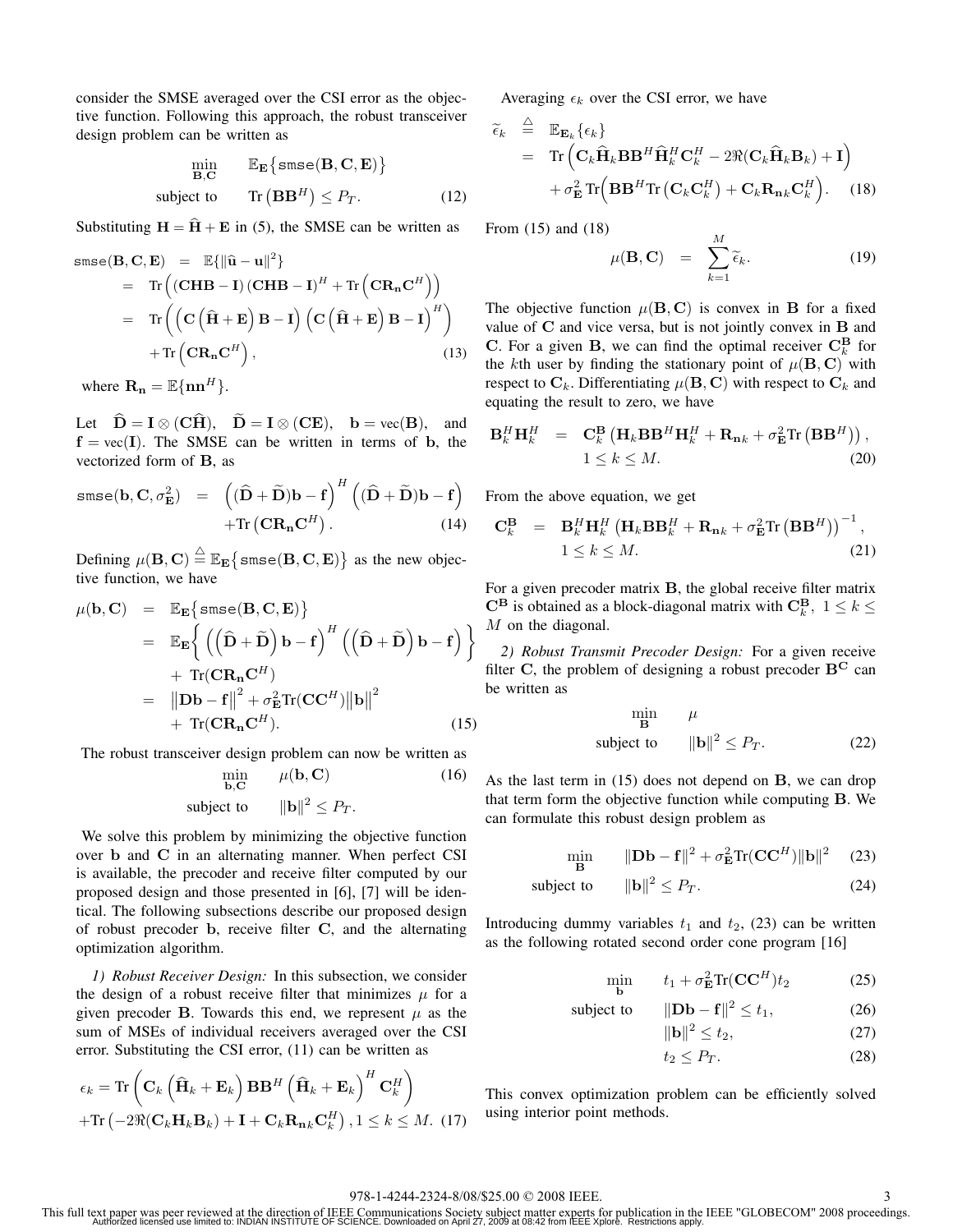*3) Alternating Optimization:* In this subsection, we consider the alternating optimization (AO) approach to the minimization of the SMSE averaged over the CSI error. As the objective function  $\mu(\mathbf{B}, \mathbf{C})$  is not jointly convex in both **B** and **C**, this alternating optimization algorithm is not guaranteed to converge to the global minimum.

In the AO method, the entire set of optimization parameters is partitioned into non-overlapping subsets, and an iterative sequence of optimizations on these subsets is carried out, which is often simpler compared to simultaneous optimization over all parameters. In the present problem, we partition the optimization set  ${B, C}$  into the non-overlapping subsets  ${B}$ and  $\{C\}$  and perform the optimization with respect to these subsets in an alternating fashion.

TABLE I

| $N_{max}$ : Maximum number of iterations                                                              |
|-------------------------------------------------------------------------------------------------------|
| $T_{th}$ : Convergence threshold                                                                      |
|                                                                                                       |
| 1) Initialize $B$ and $C$                                                                             |
| 2) $n = 0$                                                                                            |
| 3) while $n \leq N_{max}$                                                                             |
| 4) Compute $\mathbf{B}^{n+1}$ using (25) and $\mathbf{C}^n$                                           |
| 5) Compute $\mathbb{C}^{n+1}$ using (21) and $\mathbb{B}^{n+1}$                                       |
| 6) if $\ \mu(\mathbf{B}^{n+1}, \mathbf{C}^{n+1}) - \mu(\mathbf{B}^n, \mathbf{C}^n)\  \le T_{th}$ then |
| 7) break                                                                                              |
| 8) endif                                                                                              |
| 9) $n \leftarrow n+1$                                                                                 |
| 10) endwhile                                                                                          |

The algorithmic form of the alternating optimization for the computation of the matrices **B** (or equivalently **b**) and **G** is shown in Table-I. At the  $(n+1)$ th iteration, the value of **B** is the solution to the following problem:

$$
\mathbf{B}^{n+1} = \operatorname*{argmin}_{\mathbf{B}: \text{Tr}(\mathbf{B}\mathbf{B}^H) \le P_T} \mu(\mathbf{B}, \mathbf{C}^n),\tag{29}
$$

which, as formulated in  $(25)$ , can be solved efficiently. Having computed  $\mathbf{B}^{n+1}$ ,  $\mathbf{C}^{n+1}$  is the solution to the following problem:

$$
\mathbf{C}^{n+1} = \underset{\mathbf{C}}{\operatorname{argmin}} \,\mu(\mathbf{B}^{n+1}, \mathbf{C}),\tag{30}
$$

and its solution is given in (21). This alternating optimization over  ${B}$  and  ${C}$  can be repeated till convergence of the optimization variables. As the objective in (15) is monotonically decreasing after each iteration and is lower bounded, convergence is guaranteed. The iteration is terminated when the norm of the difference in the results of consecutive iterations is below a threshold or when the maximum number of iterations is reached.

# *B. Transceiver Design With Per-Antenna Power Constraint*

As each antenna at the base station usually has its own amplifier, it is important to consider transceiver design with

constraints on power transmitted from each antenna. A precoder design for multiuser MISO downlink with per-antenna power constraint with perfect CSI at the transmitter was considered in [17].

Here, we incorporate per-antenna power constraint in the proposed robust transceiver design. For this, only the precoder matrix design (23) has to be modified by including the constraints on power transmitted from each antenna as given below:

$$
\min_{\mathbf{B}} \quad \|\mathbf{D}\mathbf{b} - \mathbf{f}\|^2 + \sigma_{\mathbf{E}}^2 \text{Tr}(\mathbf{C}\mathbf{C}^H) \|\mathbf{b}\|^2
$$
\nsubject to 
$$
\|\mathbf{b}_k\|^2 \le P_k, \quad 1 \le k \le M,
$$
\n(31)

where  $\underline{\mathbf{b}}_k$  is the kth row of **B**. The receive filter can be computed using (21).

#### IV. SIMULATION RESULTS

In this section, we illustrate the performance of the proposed robust transceiver algorithm, evaluated through simulations. We compare the performance of the proposed design with the transceiver designs reported in the literature. The minimum SMSE designs proposed in [8] and [9] converge to the global minimum, whereas the designs reported in [6] and [7] do not converge to the global minimum. We compare the performance of the proposed robust transceiver design with that of the nonrobust design in [9], which has better performance compared to the other non-robust designs in [6], [7]. The comparison is based on the symbol error rate (SER) averaged over all users versus the SNR defined as  $P_{Tr}/\sigma^2$ , where  $P_{Tr} = \text{Tr}(\mathbf{B}\mathbf{B}^H)$ <br>is the total transmit power is the total transmit power.

The channel fading is modeled as Rayleigh, with the channel matrices  $H_k$ ,  $1 \leq k \leq M$ , comprising of independent and identically distributed (i.i.d) samples of a complex Gaussian process with zero mean and unit variance. The noise at each antenna of each user terminal is assumed to be zero-mean unitvariance complex Gaussian random variable. The elements of the error matrices  $\mathbf{E}_k$ ,  $1 \leq k \leq M$ , are zero-mean complex Gaussian random variables with variance  $\sigma_{\mathbf{E}}^2$ . QPSK modulation is employed on each data stream.

In the first experiment, we consider a system with the base station equipped with  $N_t = 2$  transmit antennas, transmitting  $L = 1$  one data stream to each user. There are  $M = 2$ users, each equipped with  $N_r = 2$  receive antennas. The simulation results are shown in Fig. 1. SER performances of the proposed robust design and the non-robust design proposed in [9] for  $\sigma_{\mathbf{E}}^2 = 0.15, 0.3$  are compared. The proposed robust<br>design is seen to outperform the pop-robust design in [9] It design is seen to outperform the non-robust design in [9]. It is found that the difference between the performance of these algorithms increase as the SNR increases. This is observable in (15), where the second term shows the effect of the CSI error variance amplified by the transmit power.

In the second experiment, we consider a system with  $N_t =$ 4 transmit antennas and  $M = 2$  users, each equipped with  $N_r = 2$  receive antennas. Here, we study the robustness of the proposed algorithm by transmitting  $L = 2$  data streams to one user and one data stream to the other user. The simulation results for  $\sigma_{\mathbf{E}}^2 = 0.15, 0.3$  are shown in Fig. 2. Here again, we

This full text paper was peer reviewed at the direction of IEEE Communications Society subject matter experts for publication in the IEEE "GLOBECOM" 2008 proceedings.<br>Authorized licensed use limited to: INDIAN INSTITUTE OF